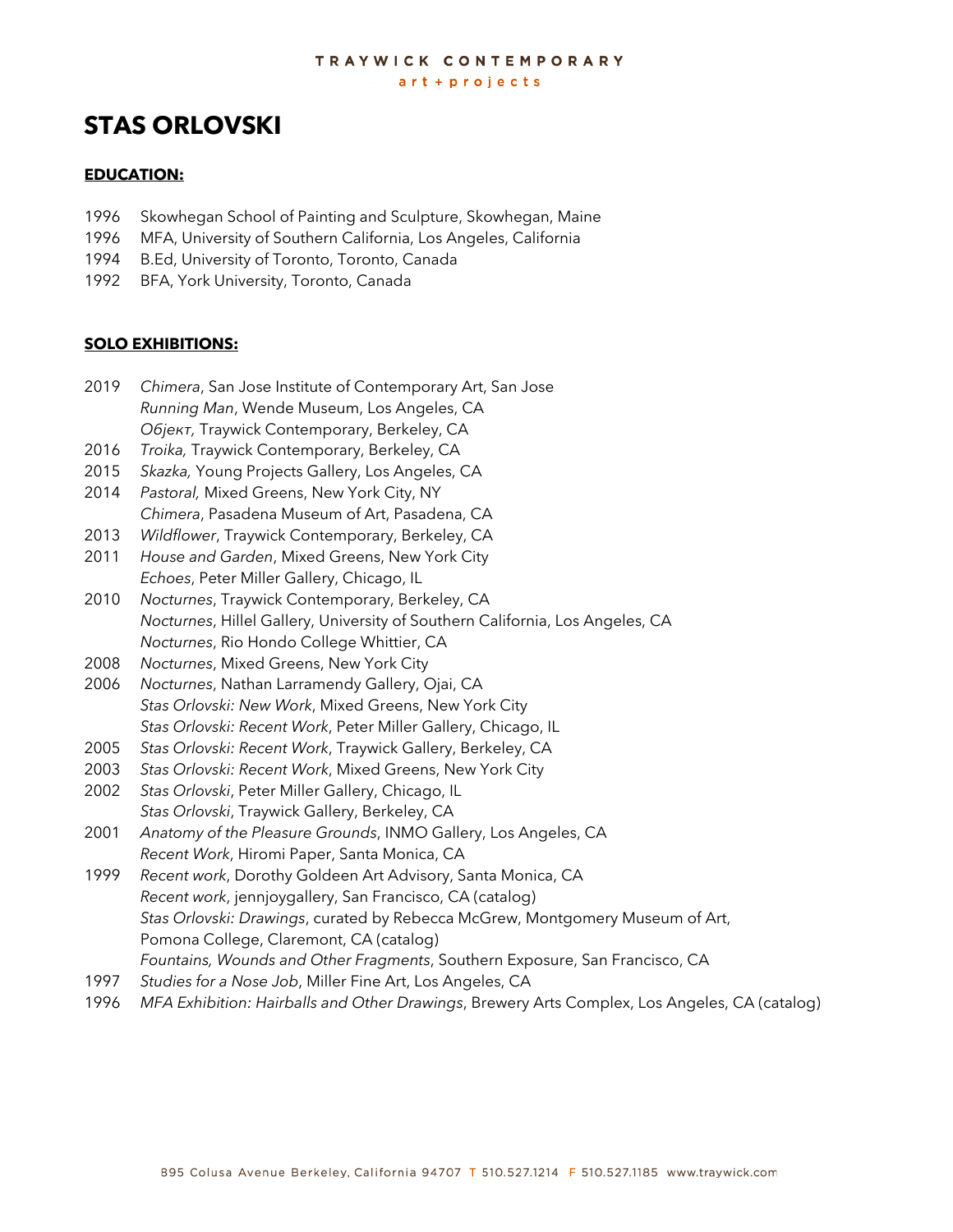art + projects

# **SELECT GROUP EXHIBITIONS:**

| 2018 | Recent Acquisitions, Crocker Art Museum, Sacramento, CA                                             |
|------|-----------------------------------------------------------------------------------------------------|
|      | Practice and Pedagogy, Long Beach Museum of Art Xchange, Long Beach, CA                             |
| 2017 | Neverending Summer, Traywick Contemporary, Berkeley, CA                                             |
| 2016 | Sandeep Mukherjee & Stas Orlovski, Glendale Community College Art Gallery, Glendale, CA             |
|      | Surreal/Unreal, Jack Rutberg Fine Arts, Los Angeles, CA                                             |
|      | Escape Routes, Kohler Arts Center, Sheboygan, WI                                                    |
|      | Plus One, Traywick Contemporary, Berkeley, CA                                                       |
| 2015 | We Must Risk Delight, curated by Elizabeta Betinski, Venice Biennale, Magazzino del Sale No.3,      |
|      | Venice, Italy                                                                                       |
|      | Moving Pictures: Early Animation and Its Influence, Sun Valley Center for the Arts, Ketchum, ID     |
|      | Staring Back: The Creation and Legacy of Picasso's Demoiselles d'Avignon, Fleming Museum of Art,    |
|      | University of Vermont, Burlington, VT                                                               |
| 2014 | The Press is my Paintbrush, LA Print Space of the Los Angeles Printmaking Society, Los Angeles, CA  |
|      | Remix: Selections from the International Collage Center, Bates College Museum of Art, Lewiston, ME  |
|      | Branches: Trees in Contemporary Art, Museum Sinclair-Haus, Bad Homburg, Germany                     |
| 2013 | Cut and Paste, Boulder Museum of Contemporary Art, Boulder, CO                                      |
|      | Garden Party, Fellows of Contemporary Art Space, Los Angeles, CA                                    |
|      | Fever Dreams: Robbie Conal Amir Fallah, Mark Licari aand Stas Orlovski, Koplin Del Rio Gallery, Los |
|      | Angeles, CA                                                                                         |
|      | Works, 332-248, Marine Salon, Santa Monica, CA                                                      |
|      | Group Show, Gildar Gallery, Denver, CO                                                              |
|      | Letters from Los Angeles II, Jack Rutberg Fine Arts, Los Angeles, CA                                |
|      | Influx: Art at LAX, Los Angeles International Airport                                               |
|      | (southern) California Drawing, Orange Coast College, Costa Mesa, CA                                 |
|      | COLA Anniversary Exhibition, Los Angeles International Airport, Los Angeles, CA                     |
| 2012 | Drawing Surrealism, Los Angeles County Museum of Art, Los Angeles, CA                               |
|      | Stas Orlovski and Raymond Pettibone, V-Scape at Joe's, Venice, CA                                   |
|      | Letters from Los Angeles, Jack Rutberg Fine Arts, Los Angeles, CA                                   |
|      | Strange Worlds/Altered Realities, Traywick Contemporary, Berkeley, CA                               |
|      | New Blood on Paper, Curated by Josh Peters, Herter Gallery, University of Massachusetts, Amherst,   |
|      | МA                                                                                                  |
|      | Drawing, Another Year in LA, Los Angeles, CA                                                        |
| 2011 | Remix: Selections from the International Collage Center, guest-curated by Pavel Zoubok and Rachel   |
|      | Lawe, Samek Art Gallery, Bucknell University, Milton, PA                                            |
|      | Group Show, Guerrero Gallery, San Francisco, CA                                                     |
|      | Group Show, Peter Miller Gallery, Chicago, IL                                                       |
|      | Dawn Till Dusk, Jen Beckman Gallery, new York, NY                                                   |
|      | 13 <sup>th</sup> Grade, curated by Mary Anna Pomonis, POST, Los Angeles, CA                         |
| 2010 | The California Design Biennial, curated by Louise Sandhaus, Stewart Reed, Frances Anderton and      |
|      | Alissa Walker, Pasadena Museum of California Art, Pasadena, CA                                      |
|      | Acid Rough Luxe: A New Look at Rarely Seen Works, Aurobora Press, San Francisco, CA                 |
|      | Gallery Artists, Peter Miller Gallery, Chicago, IL                                                  |
| 2009 | Sweet Subversives: Contemporary California Drawing, curated by Amy Grimm, Long Beach Art            |
|      | Museum, Long Beach, CA                                                                              |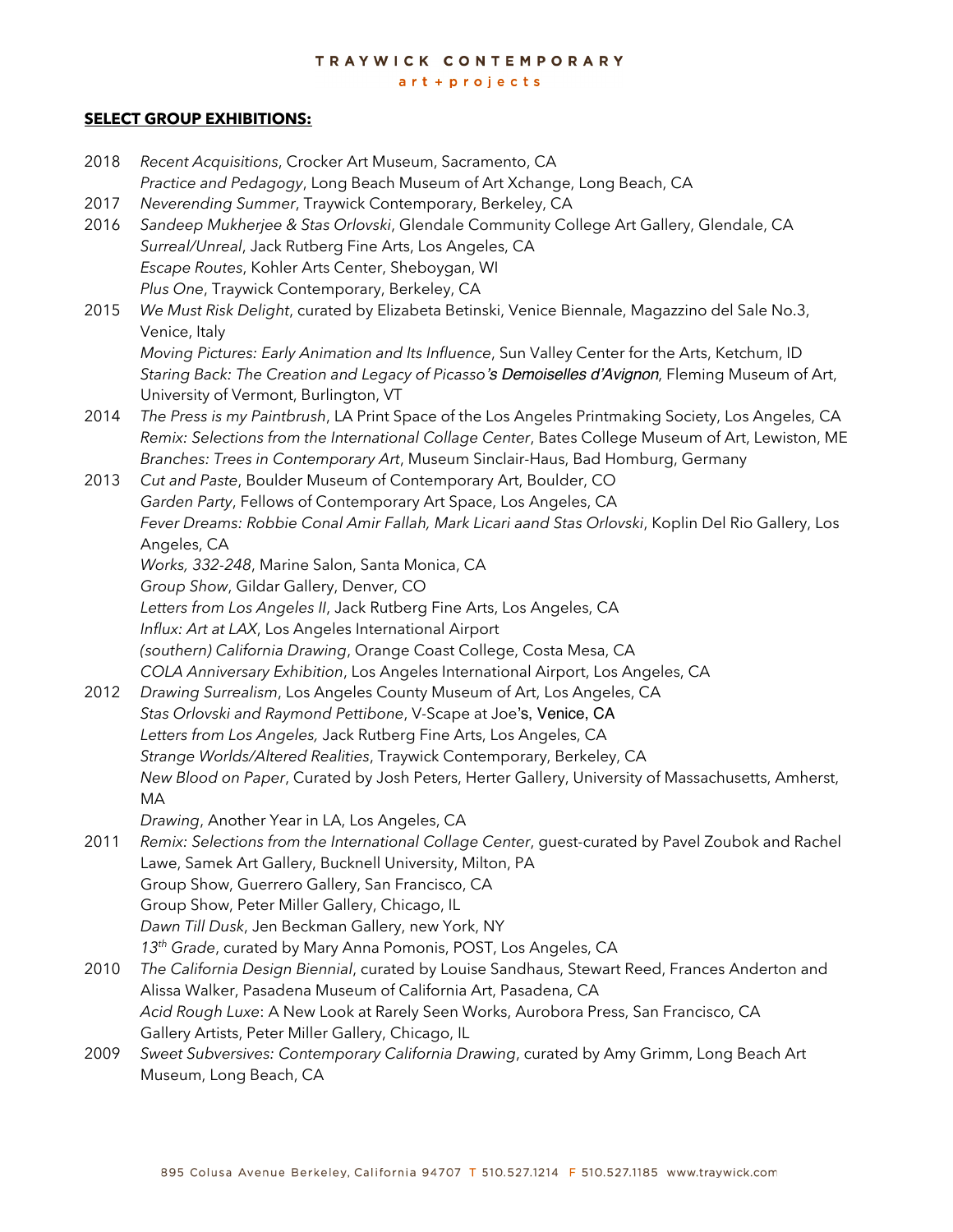$art + projects$ 

#### **GROUP EXHIBITIONS, cont:**

2009 *Weather Channel*, curated by Karen Shaw, Islip Museum of Art, Long Island, NY *Lovable Like Orphaned Kitties and Bastard Children*, curated by Kristin Calabrese, The Green Gallery, Milwaukee, WI *X: 10th Anniversary Exhibition*, Mixed Greens, New York, NY *Arbores Venerabiles*, Wave Hill Glyndor Gallery, Bronx, NY *Paper*, Peter Miller Gallery, Chicago, IL *Connections,* Overtones Gallery, Los Angeles, CA 2008 *Visions: Selection from the James T. Dyke Collection of Contemporary Drawings*, curated by Townsend Wolfe, travels to Naples Museum of Art, Naples, FL and Arkansas Arts Center, Little Rock, AR *City of Los Angeles Individual Artist Fellowship (COLA) Exhibition*, Municipal Art Gallery, Barnsdall Art Park, Los Angeles, CA *Flocks & Feathers: Birds in Science, Culture & Ar*t, The Everhart Museum of Natural *History, Science and Art*, curated by Nezka Pfeifer, Scranton, PA 2007 *Inhale/Exhale: Jane Callister, Melissa Dean, Jeff Mueller and Stas Orlovski*, Peter Miller Gallery, Chicago, IL *Mar Vista,* Domestic Setting, Los Angeles, CA *Drawn Out,* curated by Pam Posey, Sam Francis Gallery, Crossroads School, Santa Monica, CA *The Uncertainty Principle: Drawing in the Golden Age of Worry*, curated by Karen Brown, Northern Illinois University Art Museum, Dekalb, IL 2006 *A Sense of Place*, University of Southern California, Los Angeles, CA *Heat Index 2006,* Peter Miller Gallery, Chicago, IL *Telling*, curated by Kristina Newhouse, Torrance Art Museum, Los Angeles, CA *Afloat*, Overtones, Los Angeles, CA *Brave New World*, curated by Heather Harmon, Pharmaka, Los Angeles, CA *Wall Works*, curated by Brian Tucker, Pasadena City Colllege, CA *artLA* with Nathan Larramendy Gallery, Los Angeles, CA 2005 *Stas Orlovski & Brad Durham*, Aurobora Press, San Francisco, CA *New Prints*, selected by Kiki Smith, International Print Center New York, NYC *MG Print Portfolio,* Mixed Greens, New York City *Exurbia*, curated by Patrick Merrill, Pitzer College, Claremont, CA 2004 *Passion/Passover*, curated by Gordon Fuglie, Our Lady Queen of Angels, Los Angeles, CA *Wall Works*, Traywick Gallery, Berkeley, CA Scott Calhoun, Kenna Moser & Stas Orlovski, Nathan Larramendy Gallery, Ojai, CA Drawing Show, Koplin Del Rio Gallery, Los Angeles, CA *Observations*, Carl Berg Gallery, Los Angeles, CA Gallery Artists, Peter Miller Gallery, Chicago, IL *Wicked Thicket,* Mixture Contemporary Art, Houston, TX *Mark-Making,* curated by Josine Ianco Starrels, Schneider Museum of Art, Ashland, OR *Frame of Mind,* Domestic Setting, Los Angeles, CA *Freewall*, curated by Jody Zellen, Kellogg Art Gallery, Cal Polytechnic University Pomona, CA *Pulp*, curated by Carl Berg, Cypress College Art Gallery, Cypress, CA *Aviary*, curated by Kristina Newhouse, superior gallery, Cleveland, OH *Tender Landscape*, curated by Lisa Ambleck, Dalton Gallery, Agnes Scott College, Atlanta, GA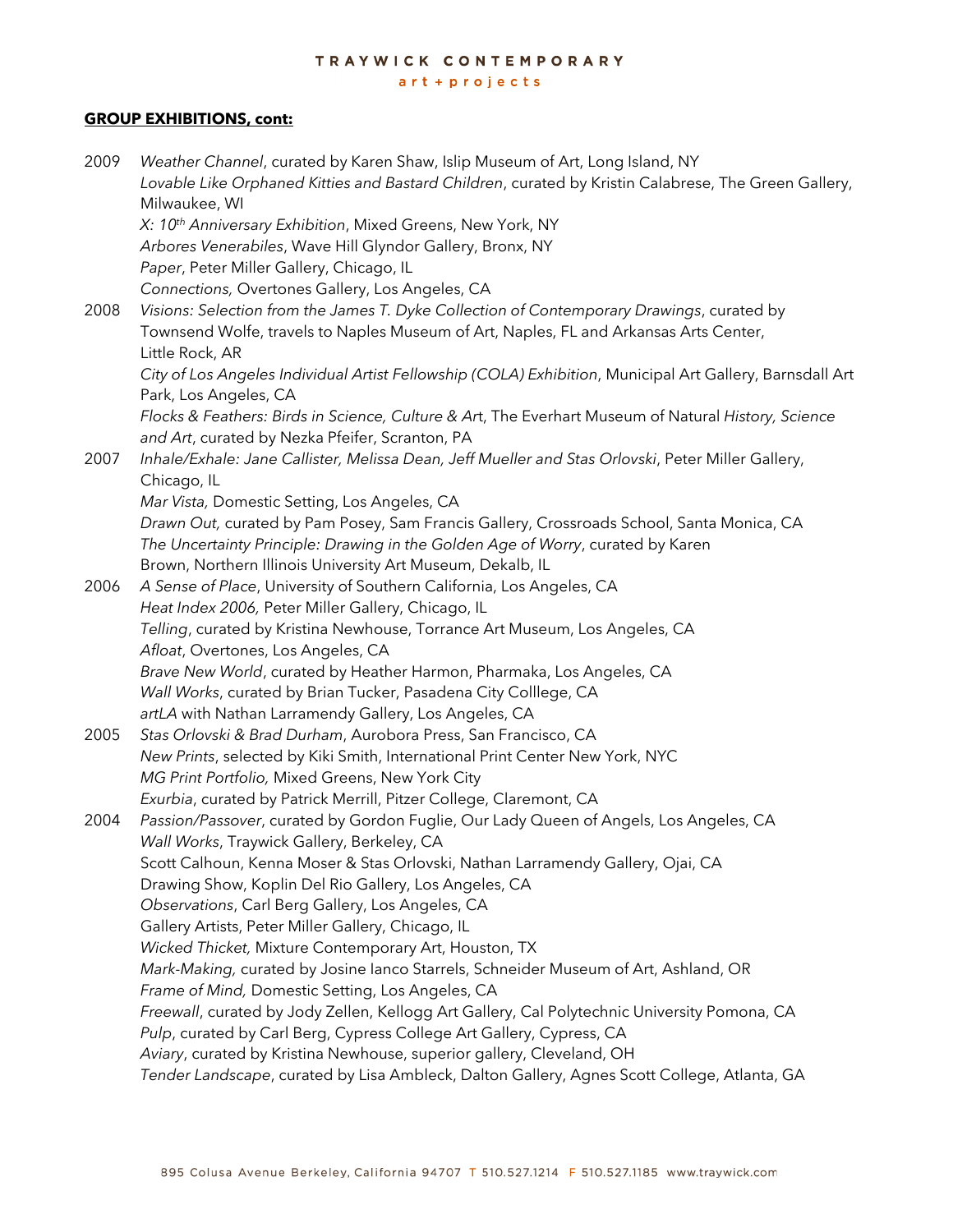art + projects

#### **GROUP EXHIBITIONS, cont:**

| 2003 | Breathless, 608 Folsom, curated by Jacqueline Cooper, San Francisco, CA                            |
|------|----------------------------------------------------------------------------------------------------|
|      | Gallery Artists, Traywick Gallery, Berkeley, CA                                                    |
|      | Art Chicago, with Peter Miller Gallery, Chicago, IL                                                |
|      | On Paper, Elizabeth Leach Gallery, Portland, OR                                                    |
|      | Hybrids, Glyndor Gallery at Wave Hill, curated by Jennifer McGregor, The Bronx, NY                 |
|      | My Generation, Peter Miller Gallery, Chicago, IL                                                   |
|      | Creatures that Stir: Symbol and Satire in Animals of Imagination, Palo Alto Art Center, CA         |
| 2002 | Art On Paper, Weatherspoon Art Museum, curated by Nancy Doll & Ron Platt, Greensboro, NC           |
|      | S.E. Barnet and Stas Orlovski, Santa Ana College Art Gallery, Santa Ana, CA                        |
|      | Gallery Artists, Traywick Gallery, San Francisco, CA                                               |
|      | Los Angeles Contemporary Exhibitions (LACE) Annual Exhibition and Auction, Los Angeles, CA         |
|      | Cut, Pulled, Colored & Burnt, Hyde Park Art Center, curated by Michael Rooks, Chicago IL           |
|      | Transfers and Conveyances, Peter Miller Gallery, Chicago, IL                                       |
|      | Art Chicago, with Peter Miller Gallery and Bodybuilder & Sportsman Gallery, Chicago, IL            |
|      | Dermatone, cherrydelosreyes, curated by Koan Jeff Baysa, Los Angeles, CA                           |
|      | Earthly Delights: Stas Orlovski and Paul Plante, Maxwell Fine Arts, Peekskill, NY                  |
|      | Odd Drawings, Cypress College of Art Gallery, curated by Tyler Stallings, Cypress, CA              |
|      | New Narratives, Peter Miller Gallery, Chicago, IL                                                  |
| 2001 | A Skowhegan Decade, Knoedler & Company, New York City                                              |
|      | Wet Dreams, 18th Street Arts Complex, Santa Monica, CA                                             |
|      | Pulp Friction, Santa Ana College Gallery, Santa Ana, CA                                            |
|      | Pin-Up, Bodybuilder & Sportsman Gallery, Chicago, IL                                               |
|      | Recent Acquisitions, curated by Robert Johnson, Fine Arts Museums of San Francisco, CA             |
|      | MacGuyver, curated by Mary Leigh Cherry, Crazy Space, Santa Monica, CA                             |
| 2000 | Clear and Present, Andrew Shire Gallery, Los Angeles                                               |
|      | Faculty exhibition, Long Beach City College, Long Beach, CA                                        |
|      | Blurring the Line, RARE, New York City                                                             |
|      | MOCA Biennial Art Auction, Geffen Contemporary, Los Angeles, CA                                    |
|      | Big, The Hatch, Los Angeles, CA                                                                    |
|      | Group show, curated by Chloe Ziegler, Coppos Films, Los Angeles, CA                                |
| 1999 | Skin Deep, Patricia Correia Gallery, curated by Jeremy Kidd, Santa Monica, California              |
|      | Basic Drawing: Complex Projects, Vincent Price Gallery, curated by Bob Alderette, East Los Angeles |
|      | College, CA                                                                                        |
|      | Sig Alert, Arizona State University Art Museum, Tempe, AZ (catalog)                                |
|      | Sketch, California Polytechnic University, Pomona, curated by Patrick Merrill, Pomona, CA          |
| 1998 | The 8th International Print and Drawing Biennial, Taipei Fine Arts Museum, Taipei, Taiwan R.O.C.   |
|      | Looking at the Light, UCLA Hammer Museum of Art Rental and Sales Gallery, Los Angeles, CA          |
|      | Skowhegan alumni, David Beitzel Gallery, New York City                                             |
|      | Faculty Exhibition, Helen Lindhurst Gallery, University of Southern California, Los Angeles, CA    |
|      | 99 Dollar Show, POST, Los Angeles, CA                                                              |
|      | Group show, Miller Fine Art, Los Angeles, CA                                                       |
|      | Tweak(ed), curated by Kavin Buck, Ruth Bachofner Gallery, Santa Monica, CA                         |
|      | Fragmented Bodies, curated by Patrick Merrill, University Art Gallery, Cal Poly Pomona             |
|      | Six Rooms, The Dollhouse Gallery, Los Angeles, CA                                                  |
|      |                                                                                                    |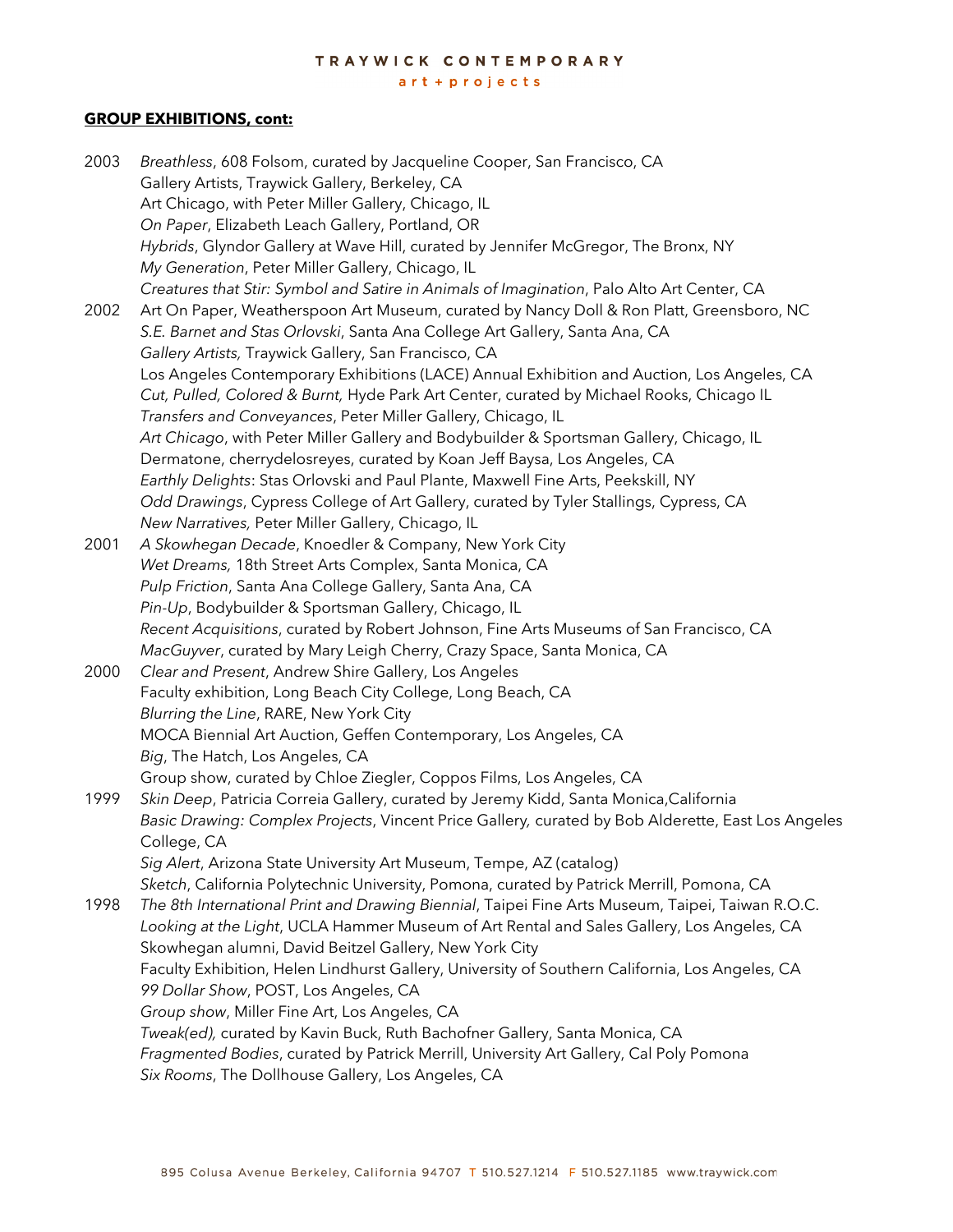art + projects

#### **GROUP EXHIBITIONS, cont:**

- 1997 *Notions of the Nineteenth Century*, curated by Meg Linton, Huntington Beach Art Center, CA *GDI*, curated by John O'Brien, Sweeny Gallery, UC Riverside and The Brewery, Los Angeles, CA *Through the Looking Glass,* curated by Betty Disney, Cypress College Gallery, Cypress, CA *Dry*, curated by Mary Kay Lombino, Miller Fine Art, Los Angeles, CA *Distant Bodies,* curated by Ruth Weisberg, the Art Bank, Los Angeles, CA *March Six*, curated by Bill Radawec, Ikon Ltd/Fine Art, Los Angeles, CA Faculty exhibition, Long Beach City College, Long Beach, CA
- 1996 *FUN-DING*, Catherine Clark Gallery, San Francisco, CA LACE Benefit Auction, Jan Baum Gallery, Los Angeles, CA *Making Order,* curated by Elizabeth Pulsinelli, Foundations for Art Resources, Los Angeles, CA *Drawn From LA*, Armory Center for the Arts & Art Center College of Design, Pasadena, CA *Transfigured*, curated by Chris Acuna-Hansen, Rio Hondo College Art Gallery, Whittier, CA
- 1995 *VEX*: Visual Exchange, Peggy Phelps Gallery, the Claremont Graduate University, Claremont, CA *The Big Night: An Exhibition in Honor of Colin Gardner*, Bradbury Building, Los Angeles, CA *Candy Colored Nudes & Lots O' Hairballs*, Lindhurst Gallery, University of Southern California

#### **SELECTED PUBLIC AND CORPORATE COLLECTIONS:**

American Embassy in Brussels, Belgium Art Omi Collection Chevron Corporation Crocker Art Museum, Sacramento, CA Davis Art Museum, Wellesley College Fine Arts Museums of San Francisco Francis J. Greenburger Collection Houston Museum of Fine Arts, TX Los Angeles County Museum of Art, Los Angeles, CA METRO (Los Angeles Metropolitan Transit Authority) Northern Illinois University Art Museum Palm Springs Art Museum Phoenix Art Museum The Progressive Corporation Samella Lewis Collection of Contemporary Art, Scripps College Twitter Inc. University of Southern California Vincent Price Art Museum The West Collection at SEI Corporation

#### **BIBLIOGRAPHY:**

| 2019 | Stas Orlovski: Projections 2012 - 2018, Berkeley, CA, Edition One, 2019 |                                                |
|------|-------------------------------------------------------------------------|------------------------------------------------|
|      | Stas Orlovski @ Traywick Contemporary, ArtOpticon.com, April, 2019      |                                                |
|      | $\sim$ $\sim$ $\sim$                                                    | $\overline{10}$ $\overline{0}$ $\overline{11}$ |

2017 Barrie, Lita. Critics Pick: "Surreal/Unreal at Jack Rutberg Fine Art", Huffington Post, January 13, 2017.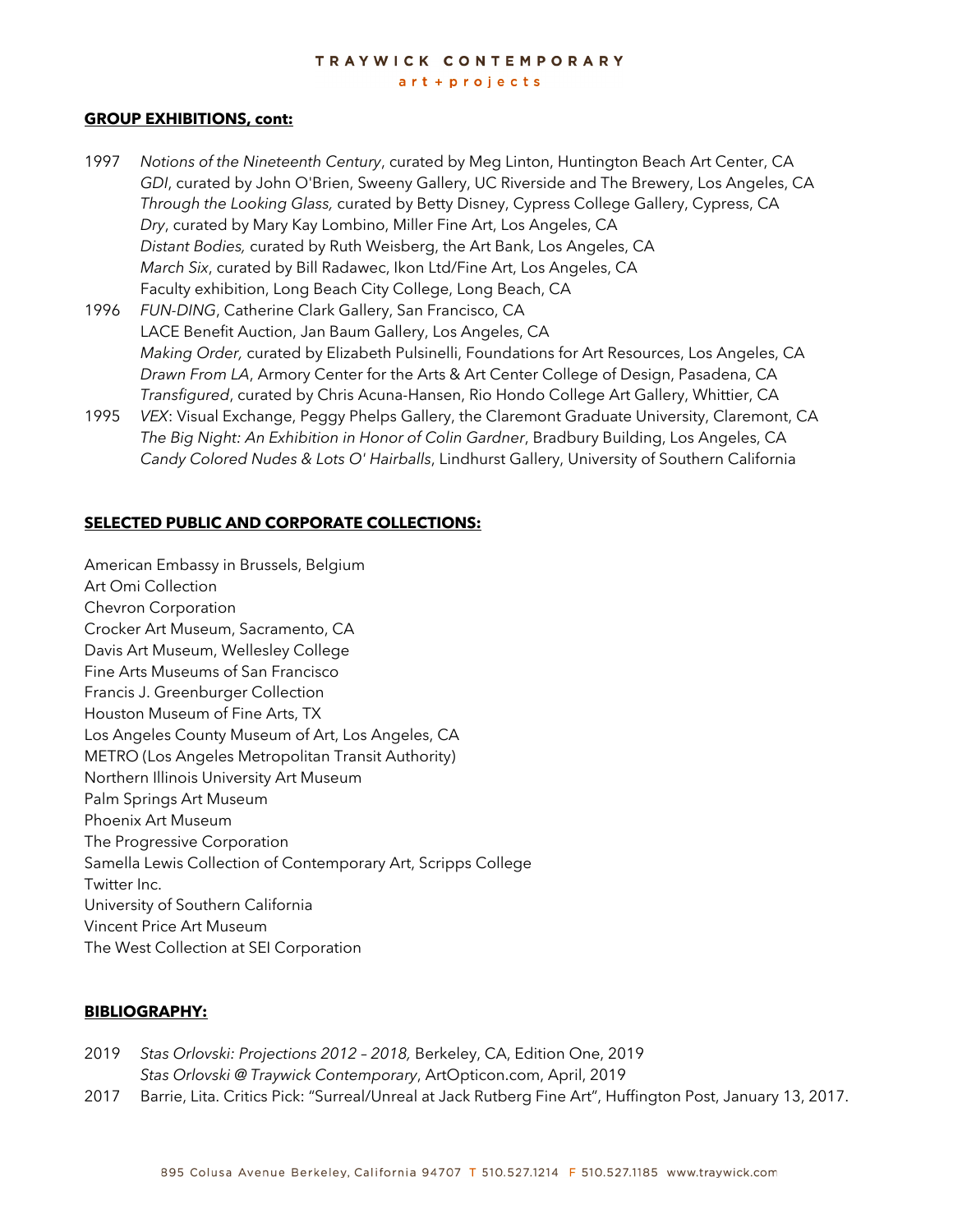#### $art + projects$

#### **BIBLIOGRAPHY, cont:**

- 2017 Manning Mylot, Laura. "Interview: Alan Shaffer in Collaboration with Ed Moses at Craig Krull Gallery", www.artefuse.com, January 4, 2017
- 2016 Ouinn, Patrick. "The Surrealist Moment at Jack Rutberg Gallery", www.artandcakela.com, December 18, 2016.

Couzens, Julia. "Stas Orlovski @ Traywick" Square Cylinder, May 15, 2016. Cheng, DeWitt. "Stas Orlovski Considers Dislocation and Juxtaposition" The Monthly, May, 2016. Drohojowska-Philp, Hunter. "Video Evolution at Young Projects", Art Talk, KCRW, January 7, 2016.

2015 Zellen, Jody, "Stas Orlovski at Young Projects," Contemporary Art Review, Los Angeles, September, 20, 2015.

Alice Biondin, "We must risk delight, twenty artists from Los Angeles al Magazzino del Sale 3, Accademia Belle" Arti Venezia, VAM: Venezia Art Magazine, September 25, 2015. Miranda, Carolina, "Datebook: Zombies of Beijing, Chicago landscapes, fountain sculptures," Los Angeles Times, September 18, 2015.

Nys Dambrot, Shana, "Young Prokects: LA's Premiere Video Art Gallery," KCET, September 2, 2015. La Biennale di Venezia 2015, *All the World's Futures*, catalog, volume two, pg 279

Vikram, Anuradha, "City Among Nations: Lost Angeles at the Venice Biennale, KCET Artbound, May 27, 2015.

Napoli, Lisa, "The Woman Bringing LA to the World's Most Influential Art Fair", KCRW Which Way LA, March 25, 2015

- 2015 Bramowitz, Julie, *Cartoon Network*, Idaho Mountain Express, April 29, 2015 Enholm, Molly, "Stas Orlovski, Chimera at Pasadena Museum of Art", Art LTD, Janurary-Febuary 2015.
- 2014 Willis, Holly. "Stars Orlovski's Moving Paintings", *ArtBound, KCET Southern California Cultural Journalism.* October 14, 2014.
- 2013 Cheng, DeWitt, "Recommendation: Stas Orlovski," *Visual Art Source*, September 2013 David Accomazzo, "Collage, a century later," *Boulder Weekly*, August 22.
- 2012 Christopher Knight, "Drawing Surrealism shows form's influence and growth," *Los Angeles Times*, December 5. Shana Nys Dambrot, "LACMA Exhibit Roundup", *LA Weekly*, December 27, 2012. Zoubok, Pavel et al. Remix: Selections from the International Collage Center, catalog. Shana Nys Dambrot, "Art Trecking with the Berlin Collective", *Art Bound*, KCET, December 27, 2012. Ezrah Jean Black, "The Ratings", *Artillery*, Summer 2012. Leah Ollman, "The directness draws you in", *Los Angeles Times*, May 25, 2012. DeWitt Cheng, "Strange Worlds/Altered Realities", *Visual Art Source*, April 2012
- 2011 Shana Nys Dambrot. "Stas Orlovski: House and Garden", *Flavorpill*, Editors Pick: Mar/Apr. Lauren Viera, "Stas Orlovski at Peter Miller Gallery", *Chicago Tribune*, Feb. 11. Laura Pearson, "Stas Orlovski: Echoes", *Time Out Chicago*, Issue 310: Feb. 3-9. Shana Nys Dambrot, "Stas Orlovski: Echoes", *Flavorpill*, Editors Pick: Jan/Feb.
- 2010 Hugh Hart, "A Visual Language", *Los Angeles Times*, July 25th, Shana Nys Dambrot, *Stas Orlovski Nocturnes*, catalog essay, Rio Hondo College Art Gallery. Cheng, DeWitt, "Stas Orlovski: Nocturne at Traywick Contemporary," *Art Ltd*., March, 2010.
- 2009 Irene Tsatsos, *Common Threads, Shared Spaces: Five Years of Fellowships for Visual Arts from the California Contemporary Community Foundation*, catalog, p. 140-141.
- 2008 David Pagel, "Mid-Career artists are just middling," *Los Angeles Times*, June 2008. Kerry Kugelman, "COLA Awards: City of Los Angeles Announces Artist Fellowship Awards for 2008", *Art Ltd.*, May 2008, p. 62-63.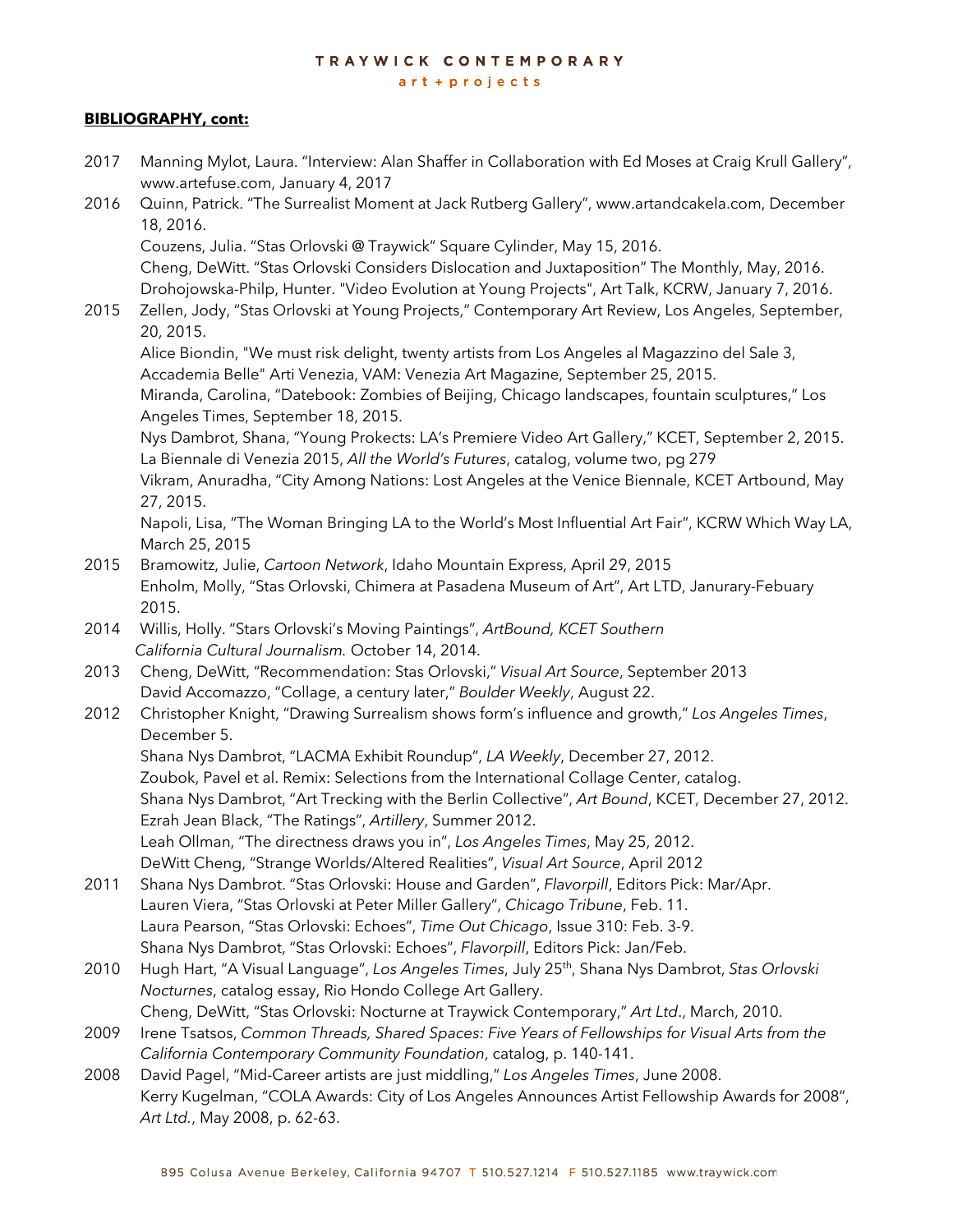art + projects

#### **BIBLIOGRAPHY, cont:**

| 2008 | DeWitt Cheng, "The Nature of LA: Four southerners ponder the human condition", East Bay Express,<br>May 7, 2008.                                                   |  |
|------|--------------------------------------------------------------------------------------------------------------------------------------------------------------------|--|
|      | Michael Duncan, "Stas Orlovski", City of Los Angeles Individual Artist Fellowship Exhibition, catalog.                                                             |  |
| 2007 | Beautiful Decay, Issue U, p. 64-65.                                                                                                                                |  |
|      | Townsend Wolfe, Vision: Selections from the James T. Dyke Collection of Contemporary                                                                               |  |
|      | Drawings, p. 49.                                                                                                                                                   |  |
|      | Sarah Venart, Woodshedding, Brick Books, Ontario, Canada.                                                                                                          |  |
|      | Paige West, The Art of Buying Art: An Insider's Guide to Collecting Contemporary Art, Harper Collins,                                                              |  |
|      | p. 70.                                                                                                                                                             |  |
| 2006 | Poetry, September, 2006.                                                                                                                                           |  |
| 2006 | Peter Frank, "Two Three-fers", LA Weekly, June 22-29, 2006.                                                                                                        |  |
| 2005 | John O'Brien, "The New Zeitgeist", ArtScene, May 2005                                                                                                              |  |
| 2004 | Joseph Woodard, "One That Might Grow on You", Los Angeles Times, Dec. 12, 2004.                                                                                    |  |
|      | VC Reporter, Dec. 23, 2004.                                                                                                                                        |  |
|      | Dan Tranberg, "Aviary @Superior Gallery", Angle, Vol. 2, No. 13, Apr/May 2004.                                                                                     |  |
|      | Charlene Roth, "Freewall at Cal Poly Pomona", Artweek, June 2004.                                                                                                  |  |
| 2003 | Chas Bowie, "On Paper at Elizabeth Leach Gallery", The Portland Mercury, May 15 - 21 2003.                                                                         |  |
|      | ZYSSYVA, Spring 2003 · #67 · Vol. XIX, No. 1                                                                                                                       |  |
|      | Jennifer McGregor, "Hybrids", exhibition catalog, Wave Hill Glyndor Gallery, The Bronx, NY.                                                                        |  |
| 2002 | Frank Cebulski, "Stas Orlovski at Traywick Gallery" Artweek. April 2002                                                                                            |  |
| 2001 | Stephanie Cash, "Report From San Francisco", Art in America, November 2002.                                                                                        |  |
|      | "Weatherspoon Art Museum in Greensboro Features Eagerly Anticipated Biennial", Carolina Arts,<br>December.                                                         |  |
|      | Ron Platt, "Art on Paper", exhibition catalog, Weatherspoon Art Museum, Greensboro, NC.                                                                            |  |
|      | Cara Glatt, "Hair and Beauty under a Microscope at HPAC, Hyde Park Herald, September 25,                                                                           |  |
|      | Michael Rooks, "Cut, Pulled, Colored & Burnt", exhibition catalog, Hyde Park Art Center, Chicago, IL.                                                              |  |
|      | "Indepth Arts News: Cut, Pulled, Colored and Burnt", absolutearts.com, August 26, 2002.                                                                            |  |
|      | Frank Cebulski, "Stas Orlovski at Traywick Gallery", Artweek, April 2002.                                                                                          |  |
|      | Peter Frank, "Pick of the Week", LA Weekly, Feb. 8 - 14                                                                                                            |  |
|      | The Argonaut, January 31, illus., p.14                                                                                                                             |  |
| 1999 | Mary Kay Lombino, "Stas Orlovski", exhibition catalog, jennjoygallery and Montgomery Museum.                                                                       |  |
|      | Apollinaire Scherr, "On View", Express, April 26.                                                                                                                  |  |
|      | ZYSSYVA, Volume XV, Number 2, Fall 1999, illus., p.86                                                                                                              |  |
|      | Peter Frank, "Pick of the Week", LA Weekly, April 2-8.                                                                                                             |  |
|      | Ken Takahashi, "World Report: Los Angeles", BT/Monthly Art Magazine Tokyo                                                                                          |  |
| 1998 | Jacqueling Cooper, The Dollhouse Gallery", New Art Examiner, October.                                                                                              |  |
|      | Leah Ollman, "Something Real Among all the Fakes", Los Angeles Times, September 4.                                                                                 |  |
| 1997 | Meg Linton, "Notions of the Nineteenth Century", exhibition catalog, Huntington Beach Art Center.<br>Rebecca Schoenkopf, "The Shadow Knows" OC Weekly, October 24. |  |
|      | Lauri Mendenhall, "Clues from the 19th Century", Coast Magazine, October 16.                                                                                       |  |
|      | Christopher Miles, "Dry", Artweek, Vol. 28, #10, October.                                                                                                          |  |
|      |                                                                                                                                                                    |  |

David Pagel, "Dry Indeed", *Los Angeles Times*, August 29.